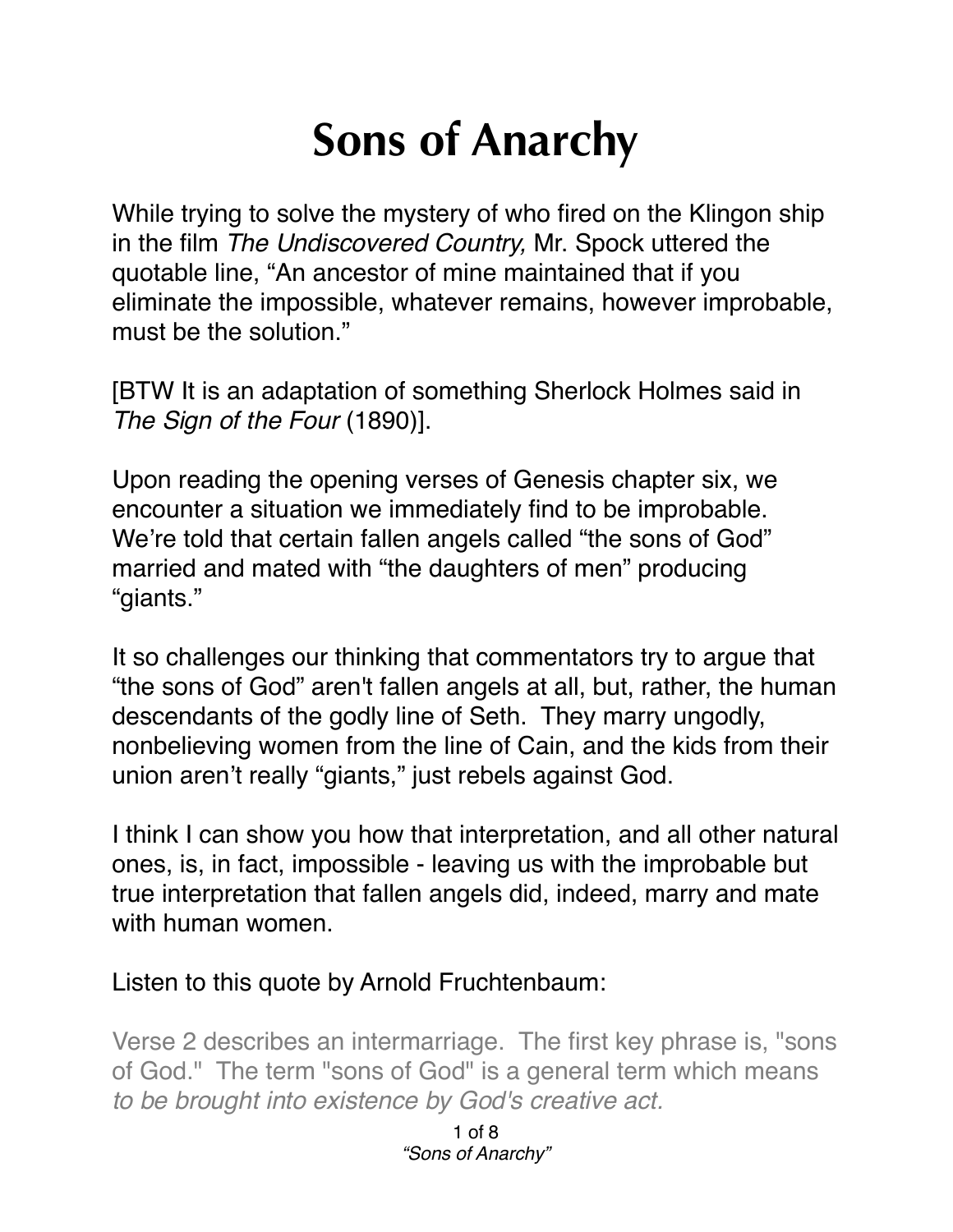Because the term carries this meaning, it is used very selectively. **Throughout the Old Testament the term "sons of God" is always used of angels.** This is very clear when the usages of the term are compared in the Old Testament… No one debates that the other places where "sons of God" is found in the Old Testament clearly refer to angels. But some want to make Genesis 6:1-4 the one exception, and there is simply no warrant for making an exception here.

In the New Testament the term "sons of God" is expanded. Adam is called the son of God (Luke 3:38) because he was brought into existence by creation. Believers are called sons of God (John 1:12) because believers are considered to be a new creation (Galatians 6:15).

But in Genesis, the text is dealing with a specific Hebrew expression, *benei elohim,* and, as it is used in the Hebrew Old Testament, **it is a term that is always used of angels.** The distinction in this passage, then, is not between the descendants of Seth and the descendants of Cain, but between humanity and angels. The word "men" here emphasizes humanity. The term "sons of God" emphasizes angels.

The phrase in question is rendered as "mighty ones" in Psalm 29:1; "heavenly beings" in Psalm 89:6; and "angels" in Job 1:6, 2:1, & 38:7. **It always refers to celestial, heavenly beings.**

- One scholar pointed out that the phrase refers to gods in extrabiblical writings.
- The earliest commentary on these verses is the Book of Enoch, which identifies these as fallen angels.
- The Jewish historian, Josephus, refers to them as fallen angels.
- Early church fathers referred to these as fallen angels, up until about the middle of the fourth century.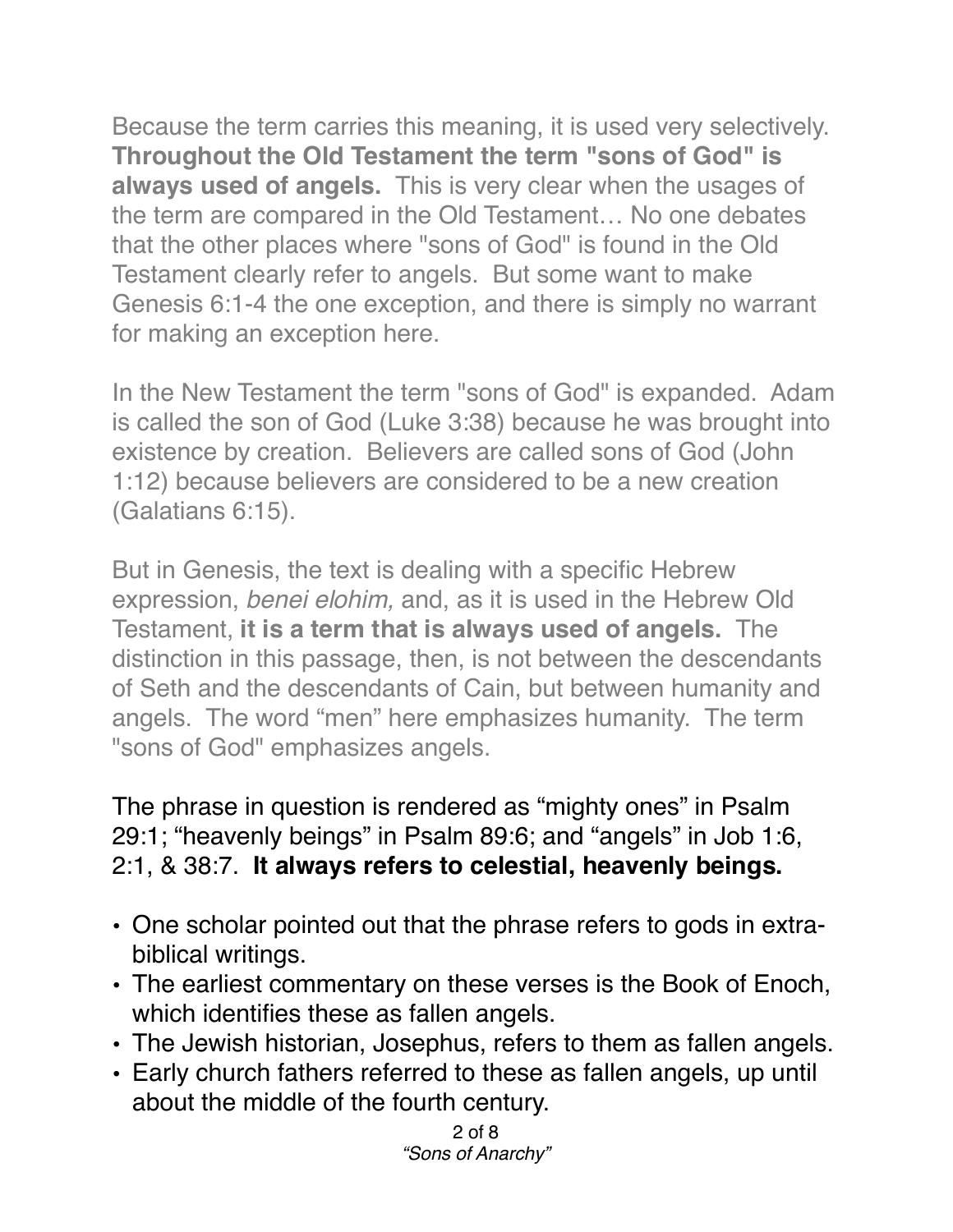When Jesus' original audience heard Him refer to the marriages in Genesis six, referring them to "the Days of Noah," they would have immediately understood that He meant they were fallen angels.

Something else to consider: If these guys were human, from the line of Seth, they can hardly be called godly if they intermarried with the nonbelieving descendants of Cain. Would truly godly men marry ungodly women?

You must keep the big picture in mind. The verses clearly describe intermarriages that are not just unusual, but also unnatural - leading to the judgment of a worldwide flood.

The argument that these were mere men marrying women doesn't hold-up biblically or logically.

Let's notice a few other things in these verses, about "the sons of God" and "the daughters of men."

Gen 6:1 Now it came to pass, when men began to multiply on the face of the earth, and daughters were born to them,

The word for "men" is generic and means humanity in general. Men and women from both the lines of Seth and Cain were marrying and multiplying.

"Daughters" means females in general. There is no distinction between the daughters of Seth, and the daughters of Cain. Any such distinction is forced upon the text.

Gen 6:2 that the sons of God saw the daughters of men, that they *were* beautiful; and they took wives for themselves of all whom they chose.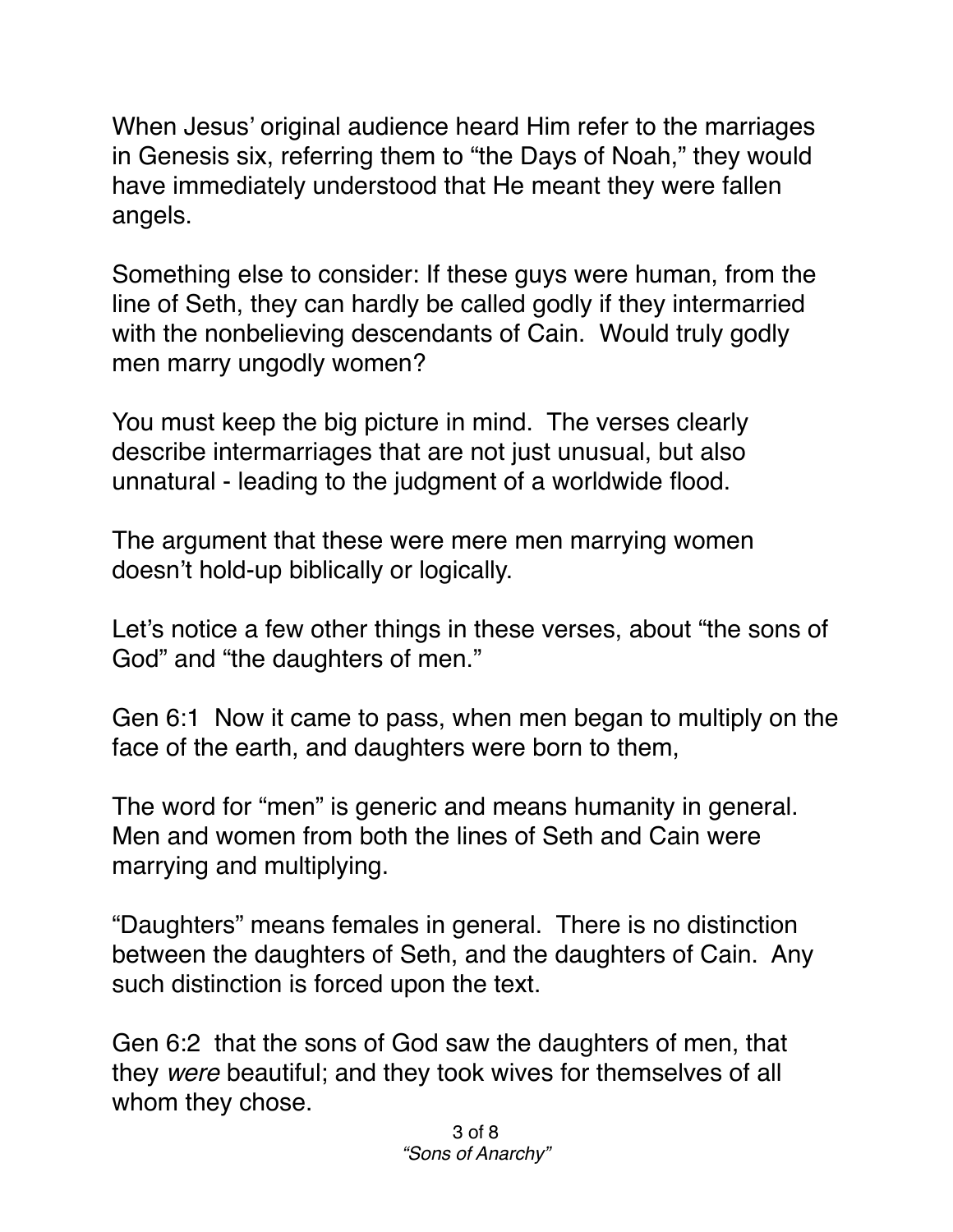You notice that it is always "the sons of God" marrying "the daughters of men." Nothing is said about "the daughters of God" marrying "the sons of men." If this were about intermarriage among humans, it would go both ways.

Gen 6:3 And the LORD said, "My Spirit shall not strive with man forever, for he *is* indeed flesh; yet his days shall be one hundred and twenty years."

The situation was so bad, God decreed the judgment of the global flood. It would destroy what we read about in verse four. It's hard to understand how believers marrying nonbelievers would invoke such a radical judgment on the part of God.

Gen 6:4 There were giants on the earth in those days, and also afterward, when the sons of God came in to the daughters of men and they bore *children* to them. Those *were* the mighty men who *were* of old, men of renown.

The verse literally reads, "there were Nephilim on the earth in those days…"

We'll dedicate at least one study to these guys. For now let's simply notice that there was something unusual about them.

Here is another quote from Fruchtenbaum:

The second word to note in this verse is *giborim*, which is translated as "the mighty men... the men of renown." Again, because this was a product of fallen angels and human women, they were unique. They were the *giborim*. Notice that there is no mention of mighty women, which would be strange if this were a product of a normal union. After all, a normal union produces both males and females.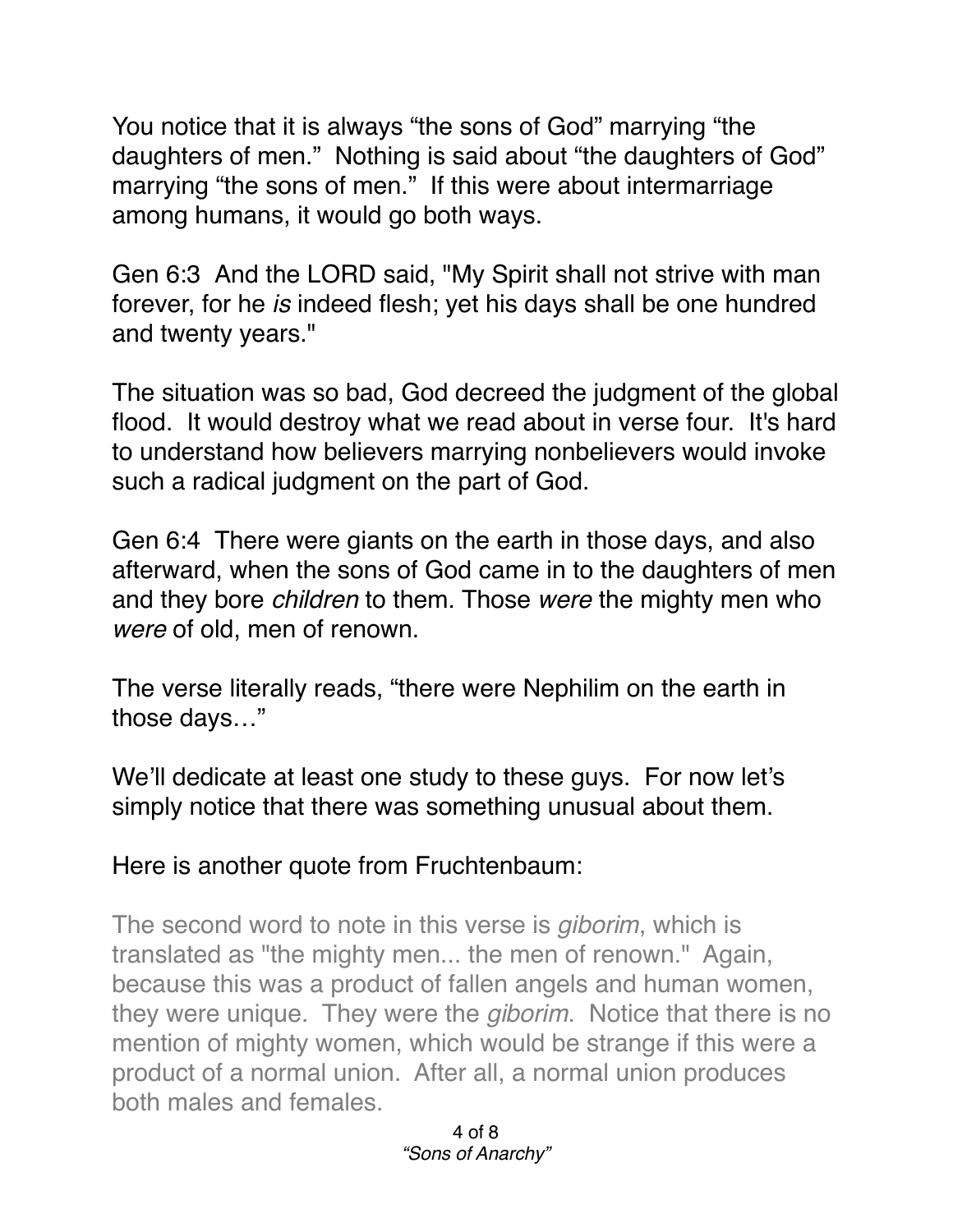If this were a natural union, then the product should have been mighty men *and* mighty women. But there are only mighty men because this is a new race of beings that is neither human nor angelic. The only way to explain the origin of the *giborim* is that they were the product of this union…

These bizarre events are also echoed in the legends and myths of every ancient culture upon the earth: the ancient Greeks, the Egyptians, the Hindus, the South Sea Islanders, the American Indians, and virtually all the others.

The more you get into these verses, the more impossible it becomes to say "the sons of God" are merely men.

The New Testament agrees with the interpretation that "the sons of God" were fallen angels. Here are four verses - two in Second Peter, and two in Jude - that indicate these were fallen angels:

2Pe 2:4 For if God did not spare the angels who sinned, but cast *them* down to hell and delivered *them* into chains of darkness, to be reserved for judgment;

2Pe 2:5 and did not spare the ancient world, but saved Noah, *one of* eight *people,* a preacher of righteousness, bringing in the flood on the world of the ungodly…

Jud 1:6 And the angels who did not keep their proper domain, but left their own abode, He has reserved in everlasting chains under darkness for the judgment of the great day;

Jud 1:7 as Sodom and Gomorrah, and the cities around them in a similar manner to these, having given themselves over to sexual immorality and gone after strange flesh, are set forth as an example, suffering the vengeance of eternal fire.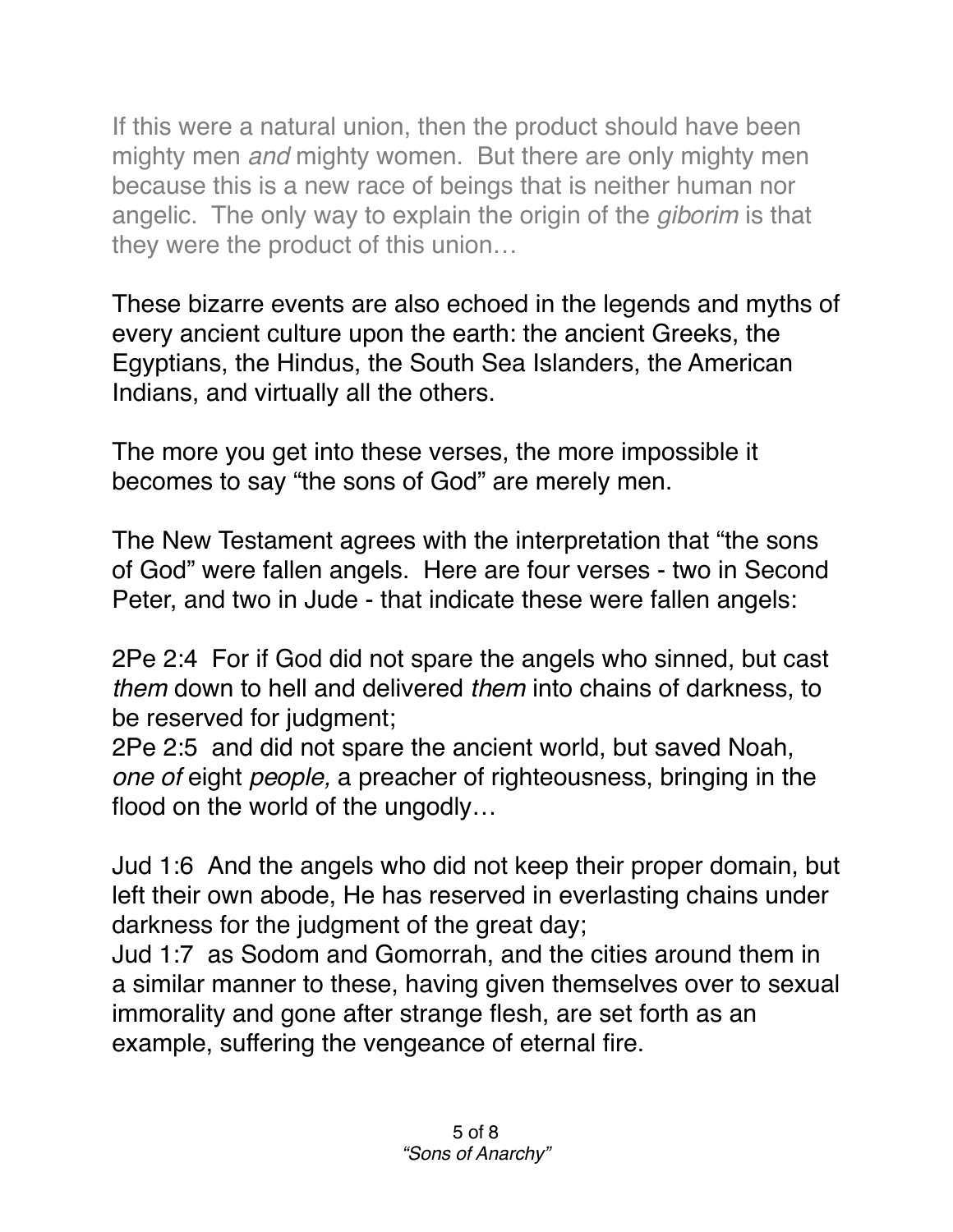We know from other verses that certain fallen angels are temporarily confined in a place called the Abyss. They will be released in the Great Tribulation.

Peter describes fallen angels who are permanently confined in a prison in "hell." The word for "hell" is Tartarus. It is not the Abyss. These angels are in Tartarus permanently, until the final judgment, at which time they will be cast into the Lake of Fire.

Their incarceration has something to do with the global flood; by that I mean that what they did is connected to the judgment of the flood.

Jude tells us what they did that deserved such strong condemnation. They "did not keep their proper domain," but instead gave themselves over "to sexual immorality [by going] after strange flesh."

Jude is describing a sexual union that is unnatural - in this case, between fallen angels and human females.

It's at this point that folks say, "Wait a minute! Jesus said, 'For in the resurrection they neither marry, nor are given in marriage, but are like angels in heaven'" (Matthew 22:30).

It is argued from that statement that angels are sexless and incapable of reproduction.

That isn't at all what Jesus said. We are reading more into it.

First, Jesus was discussing life in Heaven - *not* on the earth. He was answering a question about humans in Heaven, and if marriages would continue.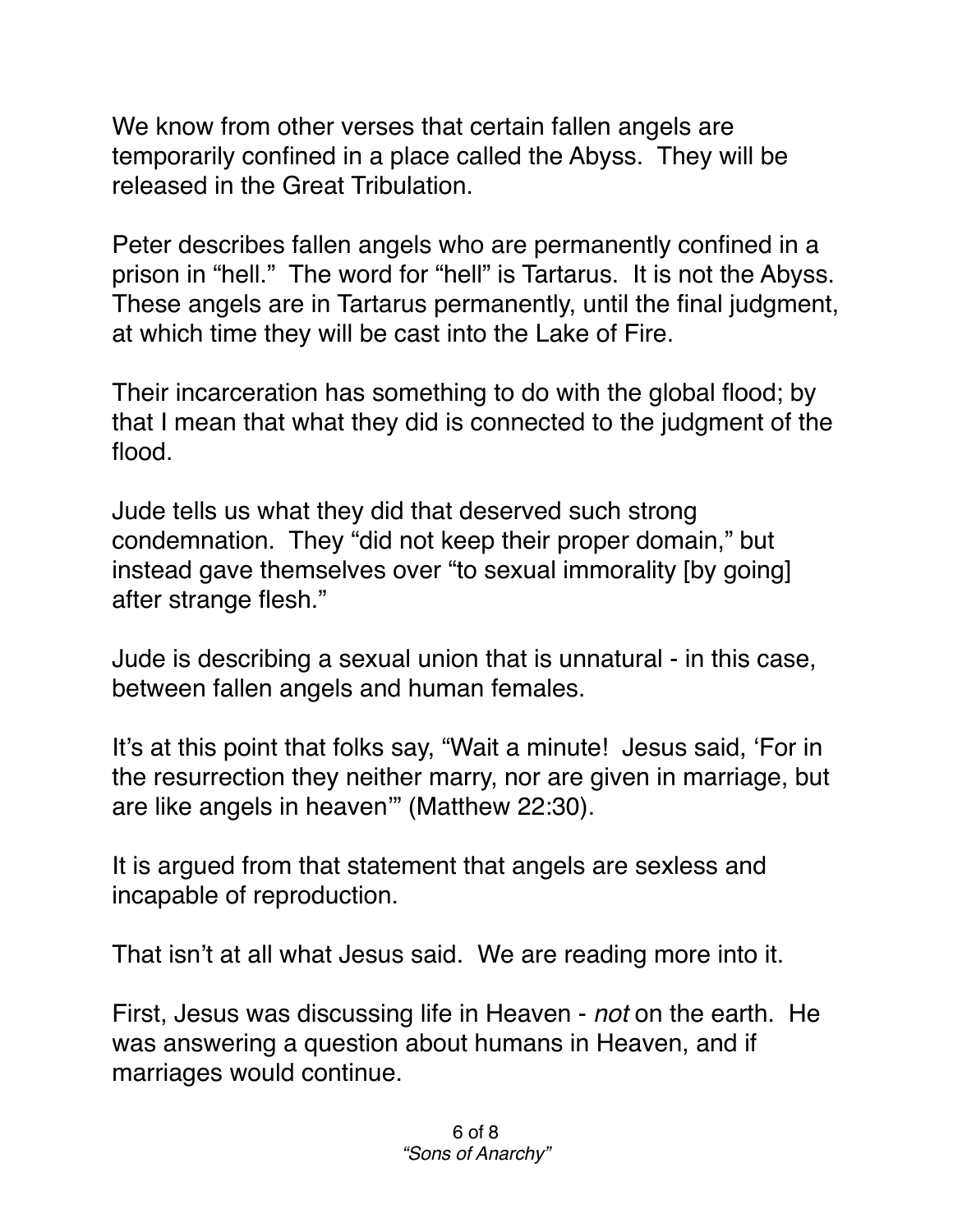He said, in Heaven, there would be no marriage, and therefore no reproduction - not for angels, and not for humans.

When angels appear on the earth, they are always in a body, and it is always masculine. They are nowhere in the Bible declared to be sexless.

Humans on earth do marry and reproduce. Jesus' words do not go so far as to say angels cannot marry and reproduce. They are dealing with future life, in Heaven - not life on the earth.

Interestingly, when God's angels came to Sodom and Gomorrah, the wicked men of those cities wanted to have sex with them.

So, we conclude that when Jesus said that angels in Heaven do not marry and produce offspring, it does not mean fallen angels on earth cannot do so.

God promised Adam and Eve, in the Garden of Eden, that He would send a Savior for the human race. The Savior would be born of a human female.

A theme that is developed in the Old Testament is Satan's attempt to thwart the plan of God to bring a Savior that would be born of a human female. Polluting the gene pool certainly was a strategy of Satan's, and it would have worked if not for God saving righteous Noah and his three sons. In the flood, all the unrighteous perished - including the Nephilim.

After the flood, the earth was repopulated by the righteous family of Noah - preserving the line of the promised Savior.

Listen: God didn't decree the global flood simply because mankind was spiraling into deeper-and-deeper sin. It wasn't on